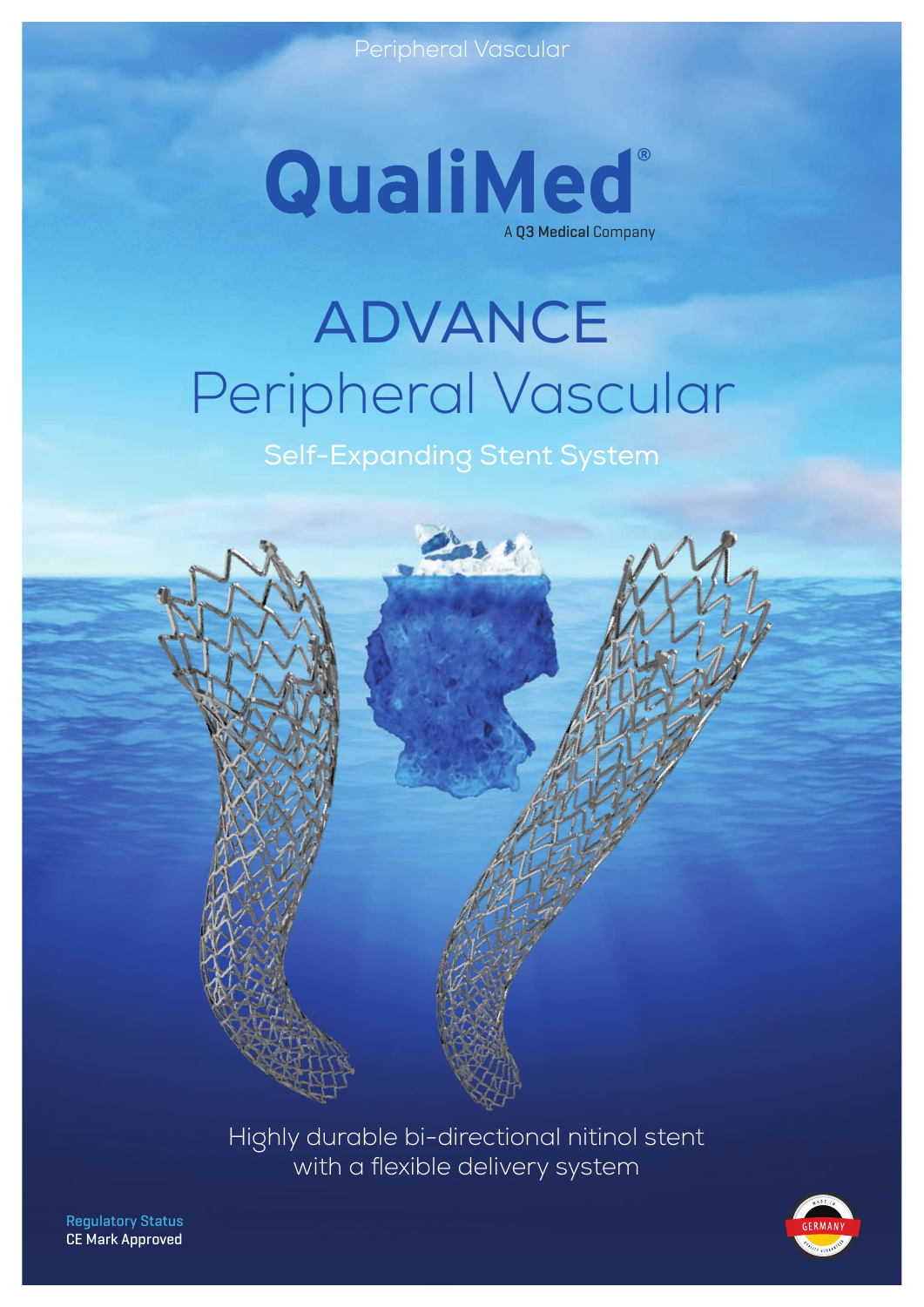The Self-Expanding Peripheral Vascular Stent System combines **highly durable** nitinol stent with a **flexible** delivery system to provide **proven clinical results1** .

## **ACCURACY & EASE OF USE**

- > **Nitinol Stent** with tantalum markers provides excellent visibility under fluoroscopy
- > **Minimal Foreshortening** ensures accurate positioning and placement
- > **Delivery Catheter** ensures accurate and easy 1:1 delivery

## **FLEXIBILITY & STRENGTH**

- > **Unique Wave Design** provides flexibility without sacrificing radial strength
- > **Flexible Connectors** provide high resistance against bending, torsion, and compression stress
- > **Highly Flexible Delivery Catheter** facilitates navigation of tortuous anatomy



## **ENHANCED CATHETER**

- > **Durability** for greater shelf life and improved pushability
- > **Accuracy** provided through lower deployment force for more accurate stent placement
- > **Integrated Connector Port** for ease of flushing and injection of contrast material
- > **Usable working Lengths** of 80 and 120cm, guided over 0.035" guidewire



### TORSION AND DIRECTIONALITY TESTING One Full Turn

# Peripheral Vascular

 $Bi-Direction<sub>Q</sub>$ 

Self-Expanding Stent System